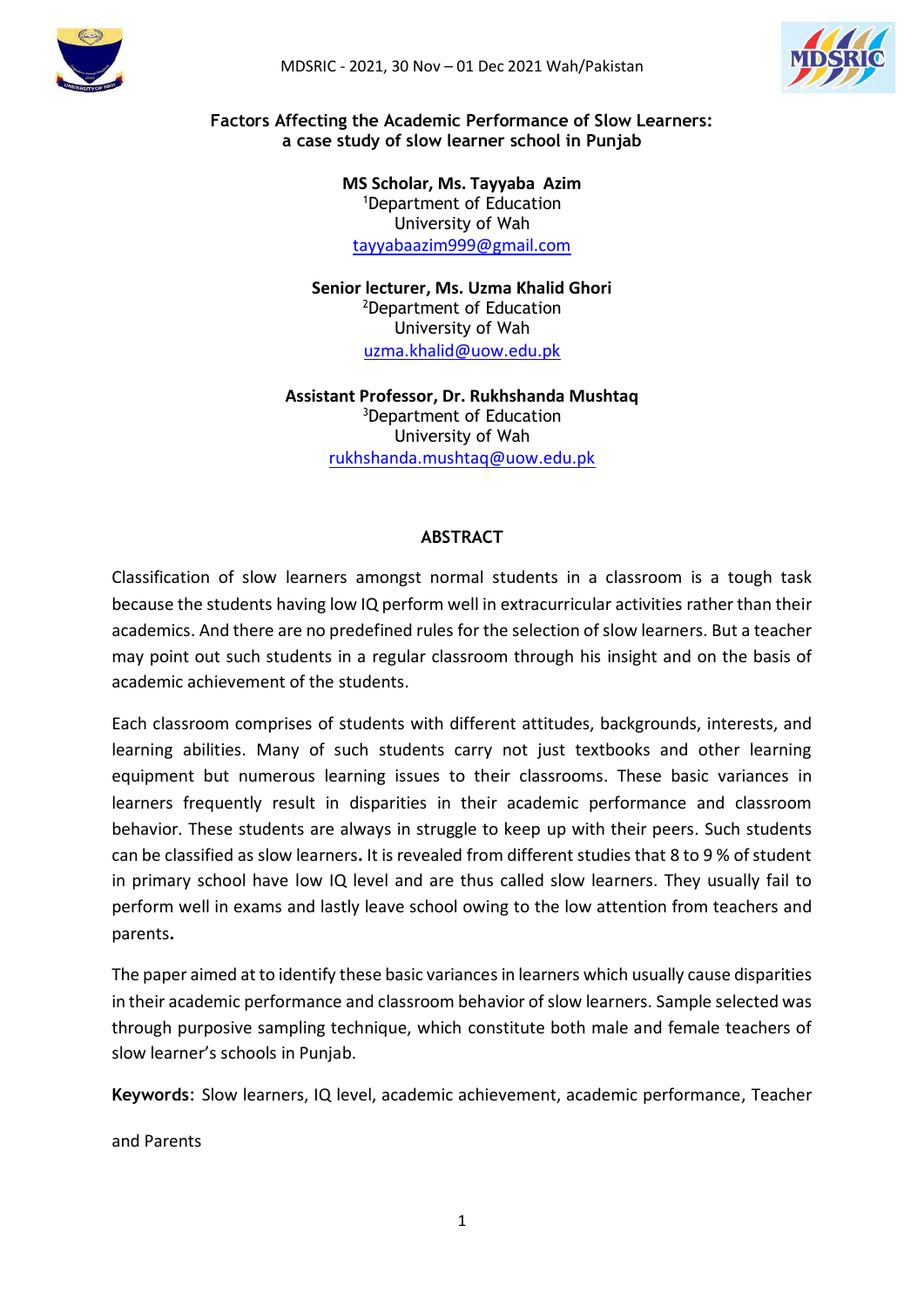



#### **1. INTRODUCTION:**

Each classroom comprises of students with different attitudes, backgrounds, interests, and learning abilities. Many of such students carry not just textbooks and other learning equipment but numerous learning issues to their classrooms. These basic variances in learners frequently result in disparities in their academic performance and classroom behavior. These students are always in struggle to keep up with their peers. Such students can be classified as slow learners. It is revealed from different studies that 8 to 9 % of student in primary school have low IQ level and are thus called slow learners. They usually fail to perform well in exams and lastly leave school owing to the low attention from teachers and parents.

Special purpose schools are initiated by the government of Pakistan for education of slow leaner under the umbrella of special education. Hence There are various factor involved that facilitate the slow learner to improve their academic performance. The factors are environmental, personal and emotional factors.

Bond with slow learner can be shaped by proper reward, appreciation, affection, increasing value in class, by celebrating their minor successes, having them sit in front lines of the classroom, setting realistic goals, motivating and inspiring them to participate in class activities.

The purpose of conducting this research is to find the different factors associated with the academic performance of the slow learner. Along with it, the method teacher adopts during teaching slow learner with other students in the classroom and help them flourish and nurture, academically. Apart from it, teacher expand their knowledge and

develop the professional practice to improve the learning capacity as well as tackle the learning difficulties of slow learners, on other hand, teachers must communicate with them using their brains and hearts. With appropriate tactics, practices and approaches slow learners can be stirred to yield great results and develop a constructive attitude towards classroom behavior and learning.

Hence There are various factor involved that facilitate the slow learner to improve their academic performance, some of the factors are environmental, personal and emotional factors

#### **2. SYMPTOMS OF SLOW LEARNING**

Identifying slow learners is an essential issue that must be taken into account by teachers, parents and even administrators because they have to be aware of whether their pupils are slow learners or not, and this recognition has been known through set of signs or symptoms must be carefully observed by both parents and teachers.

- $\checkmark$  Short attention
- $\checkmark$  Less concentration.
- $\checkmark$  Slow reaction time.
- $\checkmark$  Confuse with making connection between words and sentences.
- $\checkmark$  Problems with memorizing.
- $\checkmark$  Less creative and original.
- $\checkmark$  They have difficulties with solving problems, reasoning, as well as critical thinking.
- $\checkmark$  Problems with speech.
- $\checkmark$  Language problem
- $\checkmark$  Insufficient vocabulary.
- $\checkmark$  Short and grammatically incorrect sentences.
- $\checkmark$  Student Conduct.
- $\checkmark$  Spelling Mistake.
- $\checkmark$  Communication with other students, No self-confidence.
- $\checkmark$  Classroom Discussion is limited.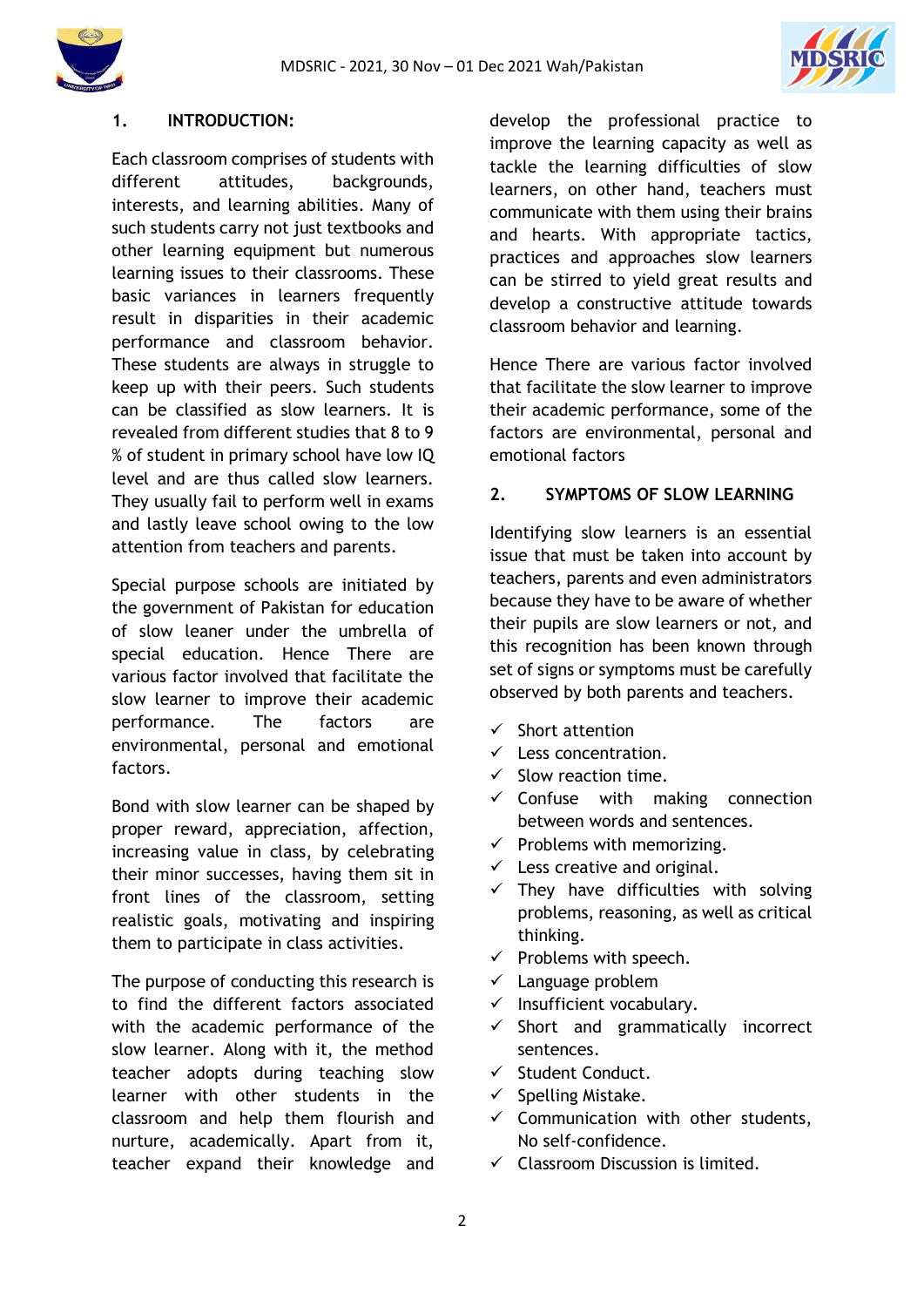



- $\checkmark$  Reading problem.
- $\checkmark$  Limited cognitive ability
- $\checkmark$  Poor memory
- $\checkmark$  lack of concentration and attention problems

## **3. FACTORS THAT INFLUENCE LEARNING**

- $\triangleright$  Environmental Factors
	- Home
	- **School**
	- Class Room
- $\triangleright$  Emotional Factors
	- Lack of Confidence
		- Negative attitude of parents
	- Dislike Teacher
- $\triangleright$  Personal Factors
	- **Genetic**
	- Psychology
	- **Educational**
	- **Physical**

### **4. STRATEGIES TO TEACHERS**

Slow learning is a problem that exists in almost every school; it requires more responsibility and caring from teachers and parents as well. Unquestionably the professional teacher is the person who knows how to deal with this category of students that needs additional help because these learners have difficulty in some or all learning processes and master them less successfully than their peers at the same age. So, these students need special instructional strategies to overcome their difficulties on learning.

Teachers are considered as individuals who spend most of the time with such students, thus have a bigger responsibility than any other individual. However, the first step is to recognize them and help them to successfully accomplish their academic performance.

 **Teaching slow learners**: Teachers should be aware of the principles of teaching which include taking into consideration the level of the learner. Furthermore, the new information must relate to the old one, and teachers must respect the capacities of the learners (one idea at time) in addition to the variation of teaching techniques and methods in order to suit learners' learning styles and level as well. In short, the teacher must have an objective of what he is teaching (set goals) and recognize the effective strategies of successful teaching.

- **Encouragement**: The teacher should not just rely on average students by encouraging and praising them because of their good achievement. However, he must also encourage the slow learners and support them instead of punishing them all the time and stop considering them as stupid and useless.
- **Motivation:** Motivation is the key of success that's why teachers should take it into account because students have to be urged to learn. Experience proves that the failure of students caused by poor motivation. Therefore, effective teacher is who sets high goals for his teaching and develops structured plans to achieve those goals. What is important in teaching is how to make it interesting and challenging at the same time.
- **Ensuring physical and mental health**: Teachers have to control their learner's physical and mental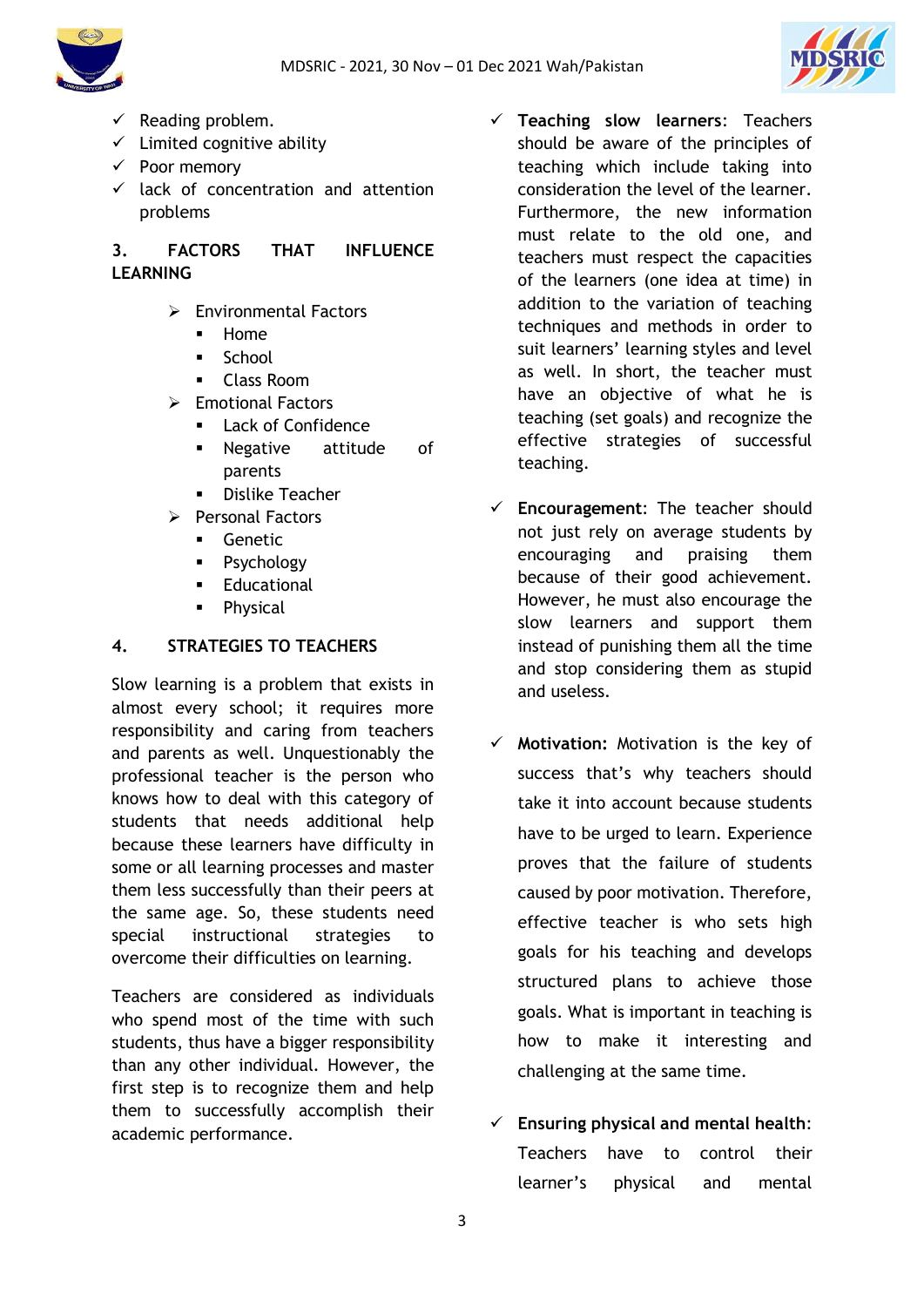

conditions in order to recognize whether they impact students' learning or not. For instance: learners who have poor eyesight, they can't see the black board clearly. As a result, they can't understand and concentrate in addition to those learners who have learning disabilities which make them lazy to read or write. So, teachers must talk with the administration to bring a doctor to school to diagnose those learners and treat them as soon as possible.

- **Environment of classroom:** Teachers have to manage of the place where learners should feel comfortable and relaxed which is the classroom including the light, the black board, the chairs, the tables, the walls etc in order to avoid everything may annoy students to learn.
- **Friendly relation with students:** Building a friendship relationship with them is very important factor that helps students to learn because they feel that they are interested and break down their shyness, also they feel more comfortable and start respecting the teacher.
- **Using easy language in explanation:** The language of teachers must be understood by everyone that's why it must be easy and simple in addition to that the teacher must break down difficult tasks and activities as well as giving more time to slow learners to think and react politely even if they are incorrect.
- **Grouping slow learners with average students:** Collaborative work is very

effective in learning because students usually prefer to learn together in order to learn from each other

- **Use of humor in teaching:** Providing activities that give more fun to the lesson is very successful and useful way that helps students in order to be well understood and easy to remember as well.
- **Extra time to help slow learners:** The good teacher is the person who helps his learners as much as he can. Why not he looks for extra hours to interact with those slow learners and providing them with simple activities and trying to understand the reasons behind their weaknesses if possible.
- **Repetition:** Since slow learners take more time to understand and they have poor concentration, teachers have to explain and saying things over and over. Repetition helps concepts to be more concrete. In this regard, the teacher has to be more intelligent by putting posters on the wall of classroom whenever the child lost his concentration, he automatically remembers what the rule is or what the activity talks about.
- **Meeting with parents:** Teachers discuss with them their students'' problem with learning and trying to make their relationship stronger because it influences child's achievement. It is really important to interact with student's parents and develop a good connection with them by encouraging them to be partners in educating their students.
- **Counselor or social worker at school:** Teachers have to ask the administration to bring a counselor or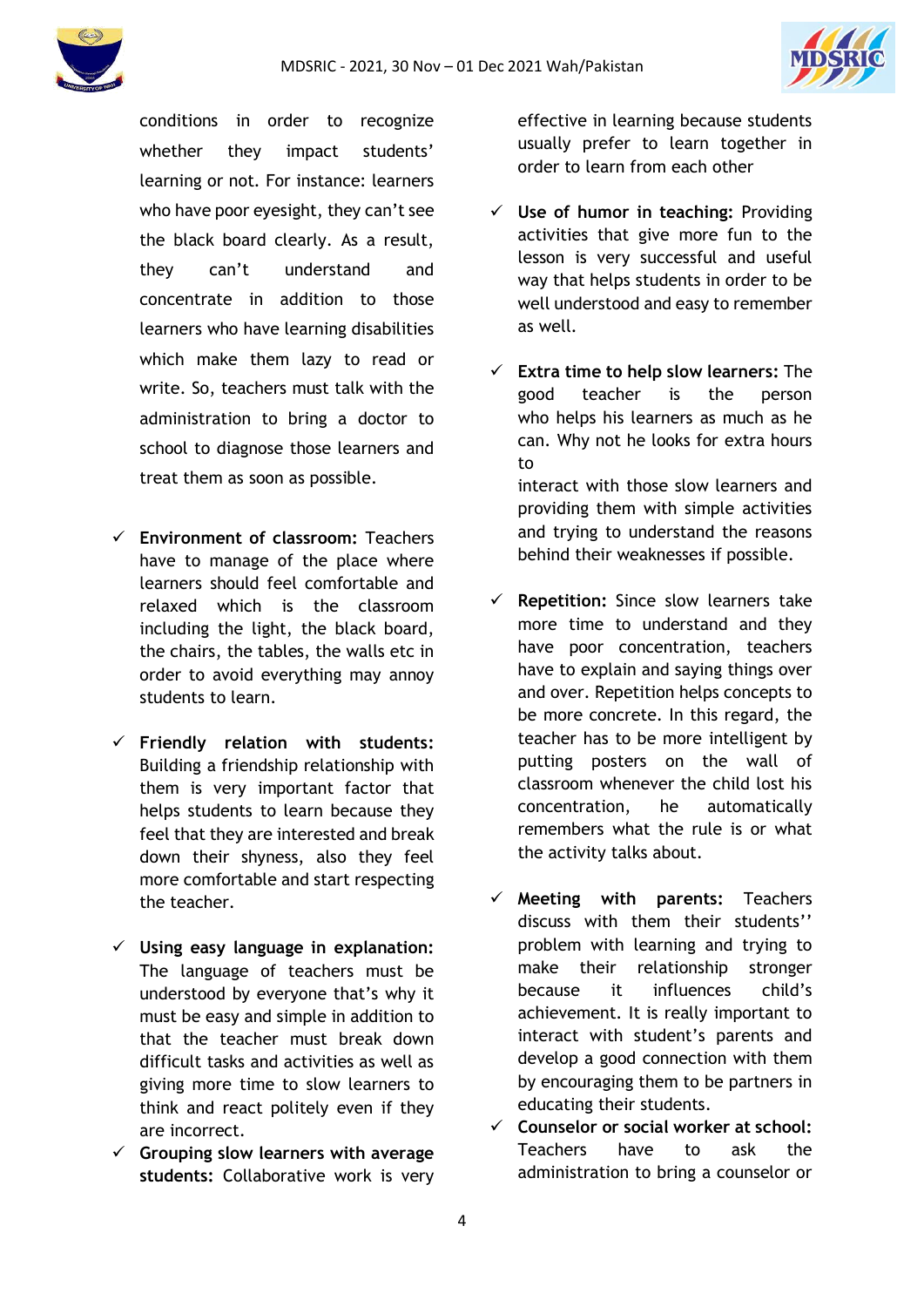



a social worker at school in order to let students always under control.

## **5. STRATEGIES TO PARENTS**

- $\triangleright$  Provide secure environment
- $\triangleright$  Communication with students
- $\triangleright$  Provide them good nutrition
- $\triangleright$  Planning and time management
- $\triangleright$  Take care of their physical health
- $\triangleright$  Establishing trust and friendship
- $\triangleright$  Be patient

### **6. CONCLUSION**

Mostly, parents and teachers contribute to child's growth and development; in which both teachers' preparation and parental support help students learn effectively. I proposed numerous strategies and recommendations to both teachers and parents in order to assist their students who are slow learners.

Conclusively, students' academic success is related to their parents' encouragement and support that's why they have to create a home learning environment for them. On the other hand, the teachers also represent a sense of recognition, understanding, guidance, and assist to those learners. In short, alert teacher and a diligent can make a big difference in the child's life and future as well.